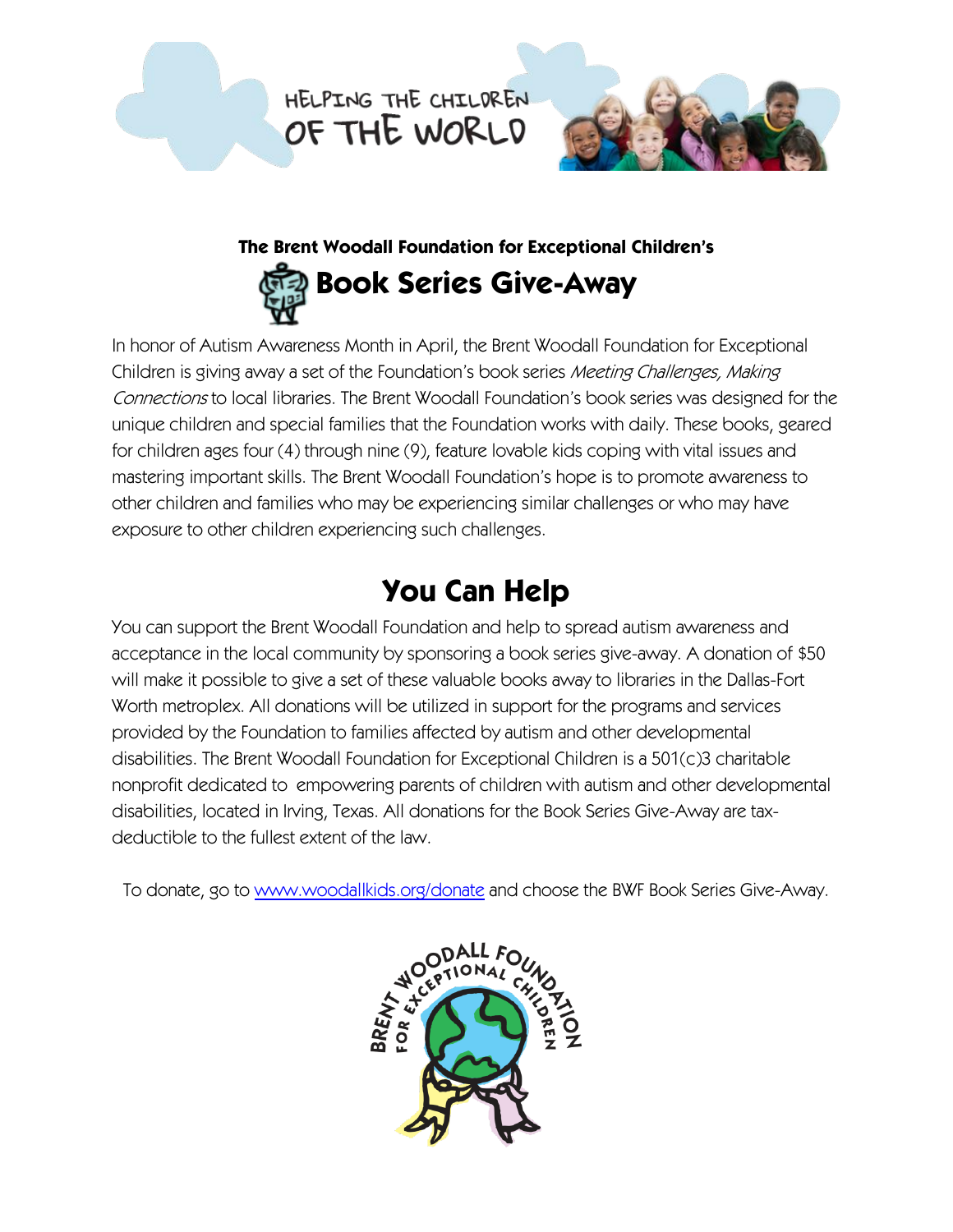# **What You are Giving**

Your donation will allow the Brent Woodall Foundation to provide a local library with a full set of the Foundation's book series, Meeting Challenges, Making Connections, which will promote autism awareness and acceptance. This series was written by Carol Alexander and illustrated by Richard Weinstein.



#### **Joshua's Place**

Joshua used to have trouble managing his emotions, but now he's a "feelings doctor" for troublesome pets. Join Joshua as he helps the neighborhood's most difficult pets to lead happier, more sociable lives. In the process, Joshua makes some interesting discoveries about himself and the people in his community.

Joshua's Place presents a marvelous opportunity for parent and child to think and talk about feelings . . . Through being understood and understanding ourselves, we can become deeply and meaningfully connected to other people. We can better understand the inner worlds of others and use this knowledge to help them.

— Dr. William Singletary, Child Psychiatrist and Psychoanalyst President, Margaret Mahler Psychiatric Research Foundation



## **Meeting Mei Mei**

Social anxiety has hindered Mei Mei from forming friendships and speaking up in class. The daily life of a lonely child improves as a sensitive teacher integrates her into the classroom and paves the way for the blossoming of relationships and self-esteem.

Mei Mei may appear shy and maybe even purposefully quiet, but she is in the painful grip of immobilizing anxiety and so has not formed the close bonds that enable personal growth and engagement with others. Her sense of herself as a shadow, or even as nonexistent, is a hindrance to her participation in our inherently social culture. Alexander shows how Mei Mei gets the help that she needs to feel pleasure, safety, and comfort and thus grow at an age appropriate pace. This is a most touching story of a girl who is helped out of the shadows and into the world of heartfelt connection.

#### — Ronnie M. Shaw APRN, BC

Faculty, Denver Institute for Psychoanalysis, Adult, Child and Adolescent Psychoanalysis Associate Cinical Professor, Department of Psychiatry, University of Colorado Health Sciences **Center**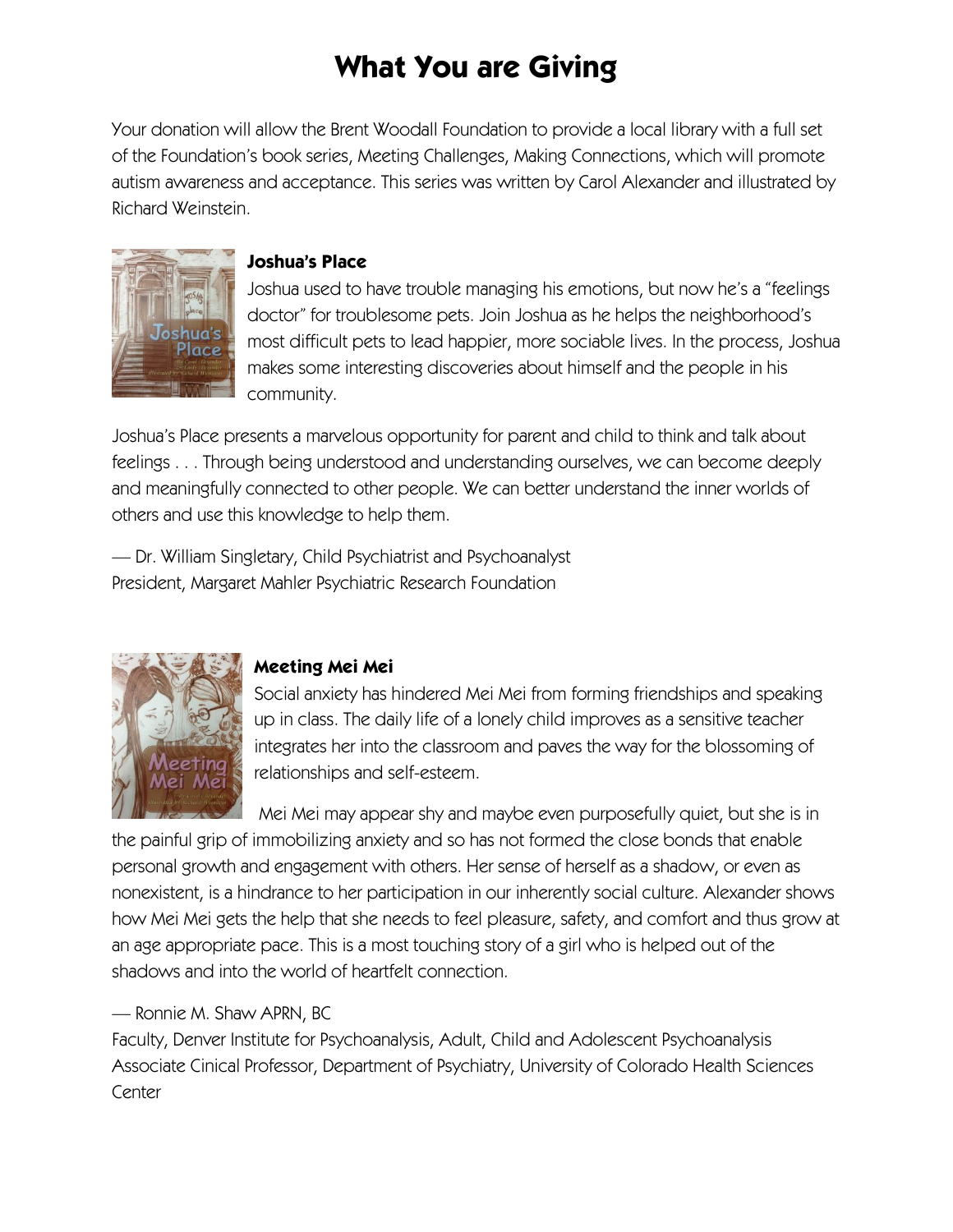

#### **Connecting Kayla**

Noisy Kayla has more energy than she knows what to do with. Turns out this snapping, tapping, "lively" girl is a perfect candidate for Sensory Integration Therapy. Through sessions with an experienced Occupational Therapist, Kayla finds a way to connect body and spirit, and turn her energies into positive directions.

This is a wonderful story about Kayla – a young girl who is a bit upside down and sometimes a little inside out. Kayla loves to crash and spin and make all kinds of noise because it helps to organize her brain and makes her feel good inside (albeit briefly and at the expense of those who are trying to concentrate around her). Kayla goes to an Occupational Therapist trained in Sensory Integration. Her therapist, Mrs. Rose, has an amazing gym full of swings, scooter boards, crash pits and so on. Mrs. Rose skillfully stimulates her vestibular (movement receptors), tactile (touch receptors) and proprioceptive systems (body awareness receptors). By the end of the story, we see that Kayla no longer needs to spin and crash to feel organized: her systems are working together to allow her to efficiently and comfortably meet the demands of school and play.

— Ann Grundstein, Occupational Therapist



#### **Danny Down to Earth**

Sweet-natured Danny has ADD, and despite his good intentions, he can't quite seem to get it all together. One day, an understanding resource teacher takes Danny under his wing, and slowly, Danny finds that schoolwork is less of a challenge, and shoelaces stay tied.

Danny really tried his best to concentrate on his work. He began each school day with wonderful intentions. At nine a.m., he opened his social

studies book and smoothed down the crisp pages with clean fingers. But somehow, by 2 p.m., those fingers were smeared with ink, he'd had only juice for lunch because he'd left his lunch bag on the kitchen counter, and the list of spelling words he'd copied at 10:30 had magically disappeared. Yes! Disappeared into thin air! Many adults are well-acquainted with the Dannys of this world – with their efforts, their frustrations, and their pain. And the Dannys know themselves, as well. They watch friends and classmates sail through life, while they themselves head for shipwreck. If only everyone could have a pilot – someone to help guide them onto the right course – someone like Mr. Reilly in this book. In Mr. Reilly's supportive, non-distracting Resource Room, Danny discovers direction and organization. Most of all, he discovers hope, a hope that can be shared by the readers of Danny's story.

— Judith Pransky, Middle School and High School Teacher in Bryn Mawr, Pennsylvania Judith tutors at-risk students and is a writing coach, journalist, and freelance writer.